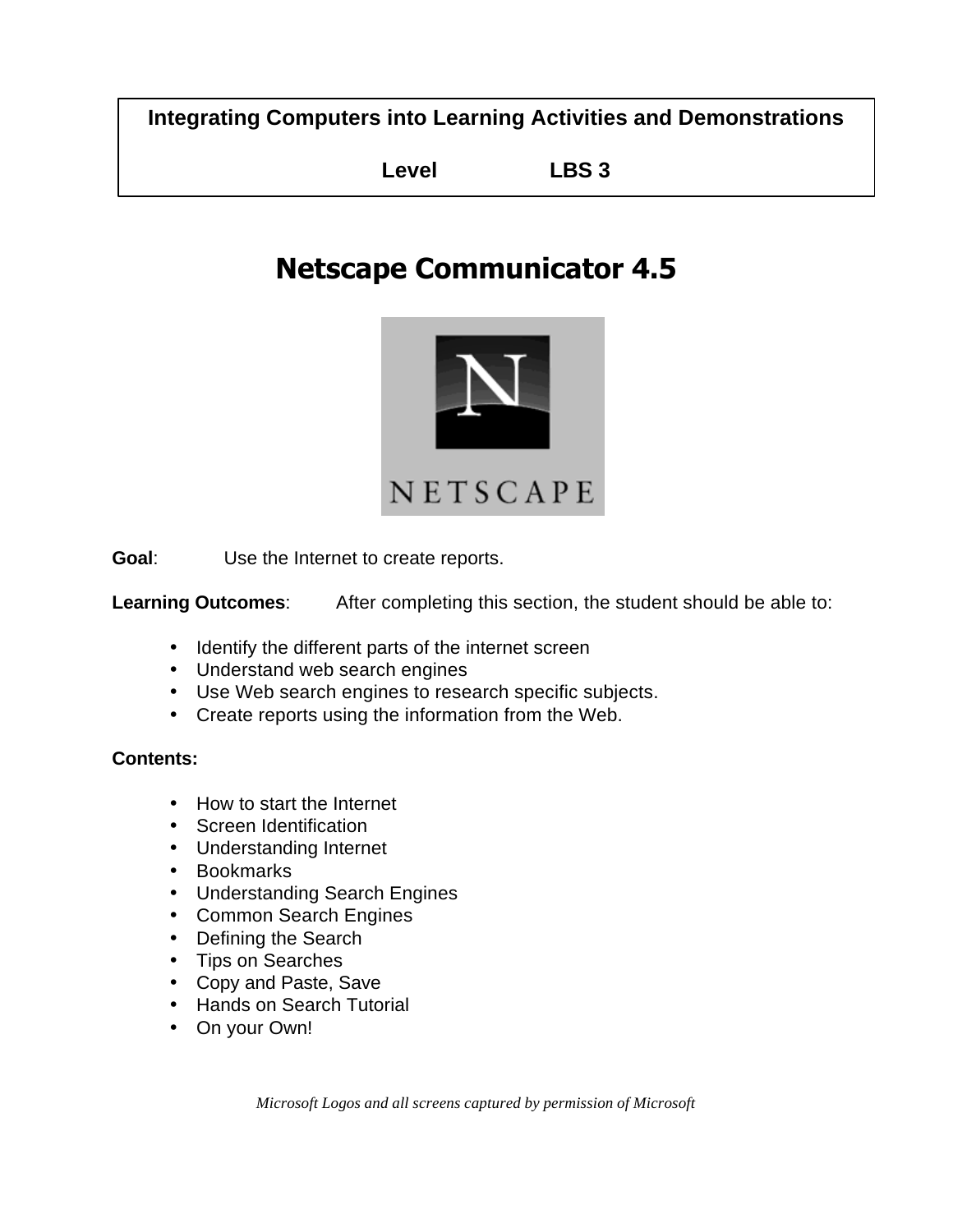#### **How to Start the Internet:**

At Sir Sandford Fleming College, the Internet is located on the main menu. It is a program called Netscape. To begin,

- Click on the Start Button
- Click on Netscape, wait a moment for the program to load.



# $\mathscr{L}$  Time for you to try!

# **Following the instructions above, open the program Netscape Navigator**

You will be presented with a window similar to the following example:

|                                                                                                                             | <b>Title Bar</b>                                                                            | Menu Bar                            |
|-----------------------------------------------------------------------------------------------------------------------------|---------------------------------------------------------------------------------------------|-------------------------------------|
| 1 Methor, Whome.netscape.com/ - Netscape. [<br>Edit View Go Communicator Help<br>Eile                                       |                                                                                             | $ \Box$ $\times$<br><b>Tool Bar</b> |
| and and annume<br>ş,<br>⋔<br>My<br>Home<br>Search<br>Netscape<br>-Forward I<br>Related                                      | ∉்<br>繱<br>œ.<br>Security<br>Shop<br>Pard.                                                  |                                     |
| Bookmarks & Location: http://home.netscape.com/                                                                             | ᅱ                                                                                           | (iii) What's Related                |
| 及Instant Message 囤 WebMail 囤 Radio 囤 People 囤 Yellow Pages                                                                  | 图 Download                                                                                  | 图 Calenda                           |
|                                                                                                                             |                                                                                             |                                     |
| ≖<br>Document: Done                                                                                                         | $\frac{1}{2} \frac{d\mathcal{L}_\text{eff}}{d\mathcal{L}_\text{eff}}$<br><u>je go </u><br>國 | Ž                                   |
| This socket shows you are "Online". If the<br>plugs are not joined you are not on the<br>Internet                           |                                                                                             |                                     |
| This shows whether the Site you<br>are on is "Secure" or not.<br><b>Closed</b> lock-Secure<br><b>Open</b> lock – Not secure |                                                                                             |                                     |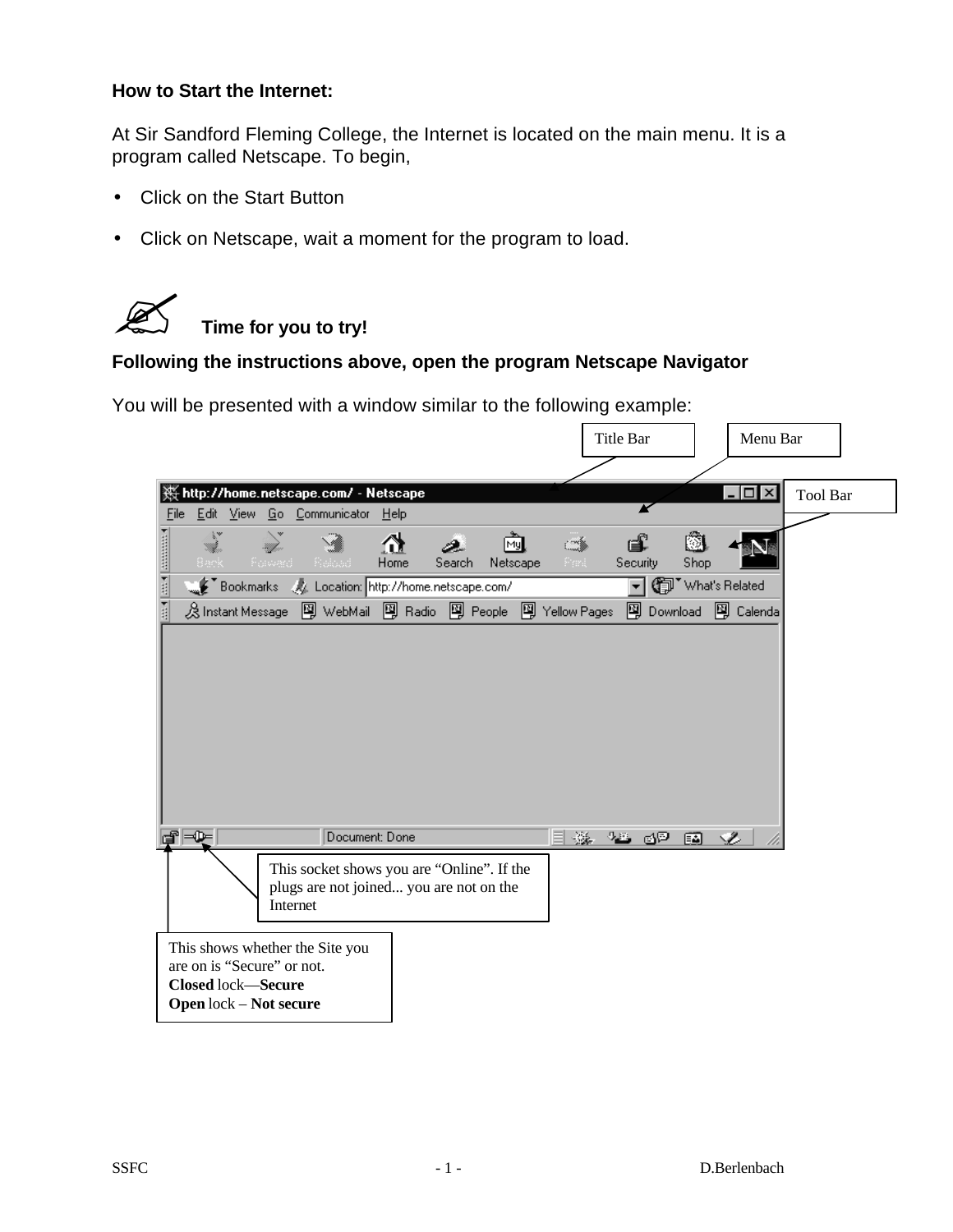**The following buttons appear on the tool bar (only the buttons needed by this subject will be discussed (Note the "Location Box"):**

| <b>类Yahoo! - Netscape</b> |                           |              |      |             |                                                                                      |       |          |                     | \⊥ □ ×\ |
|---------------------------|---------------------------|--------------|------|-------------|--------------------------------------------------------------------------------------|-------|----------|---------------------|---------|
| File<br>Edit              | View <sup>-</sup><br>- Go | Communicator | Help |             |                                                                                      |       |          |                     |         |
| Back                      | <br>Forward               | Reload       | Home | D<br>Search | My<br>Netscape                                                                       | Print | Security | 3<br>Stop           |         |
|                           |                           |              |      |             | Bookmarks X Location: http://www.yahoo.com/docs/family/more.html v @ "What's Related |       |          |                     |         |
|                           |                           |              |      |             | d Add URL d URL Checker d SHARE COSAS d SCP 闯 Yahoo! Canada                          |       |          |                     |         |
|                           |                           |              |      |             |                                                                                      |       |          |                     |         |
|                           |                           |              |      |             |                                                                                      |       |          | <b>Location Box</b> |         |

**Back** is used to view a previously visited Internet web page.

**Forward** is used in the same fashion as the Back Tab.

Use the Forward and Back Tabs to surf pages you have current loaded into memory.

**Reload** is used to refresh the current web page.

**Home** is for your choice of web page to load when Netscape Navigator first opens.

You can configure Netscape to load a certain page each time the program starts.

**Search** is a Netscape web page service that lets you search the WWW for information.

**Netscape** is a Netscape service that allows you to create a personal home page.

**Print** is used to print the current or multiple pages you happen to be viewing. This is not a recommended way of getting information. Later in this chapter, you will be shown how to copy information over to a Word Processor.

**Security** is used to view your, or someone else's certificate encryption descriptions.

**Stop** is used to stop the loading of a web page.

**Bookmarks** is used to save the address of a web page for future indexing.

**Location** bar is the current address of the web page being viewed.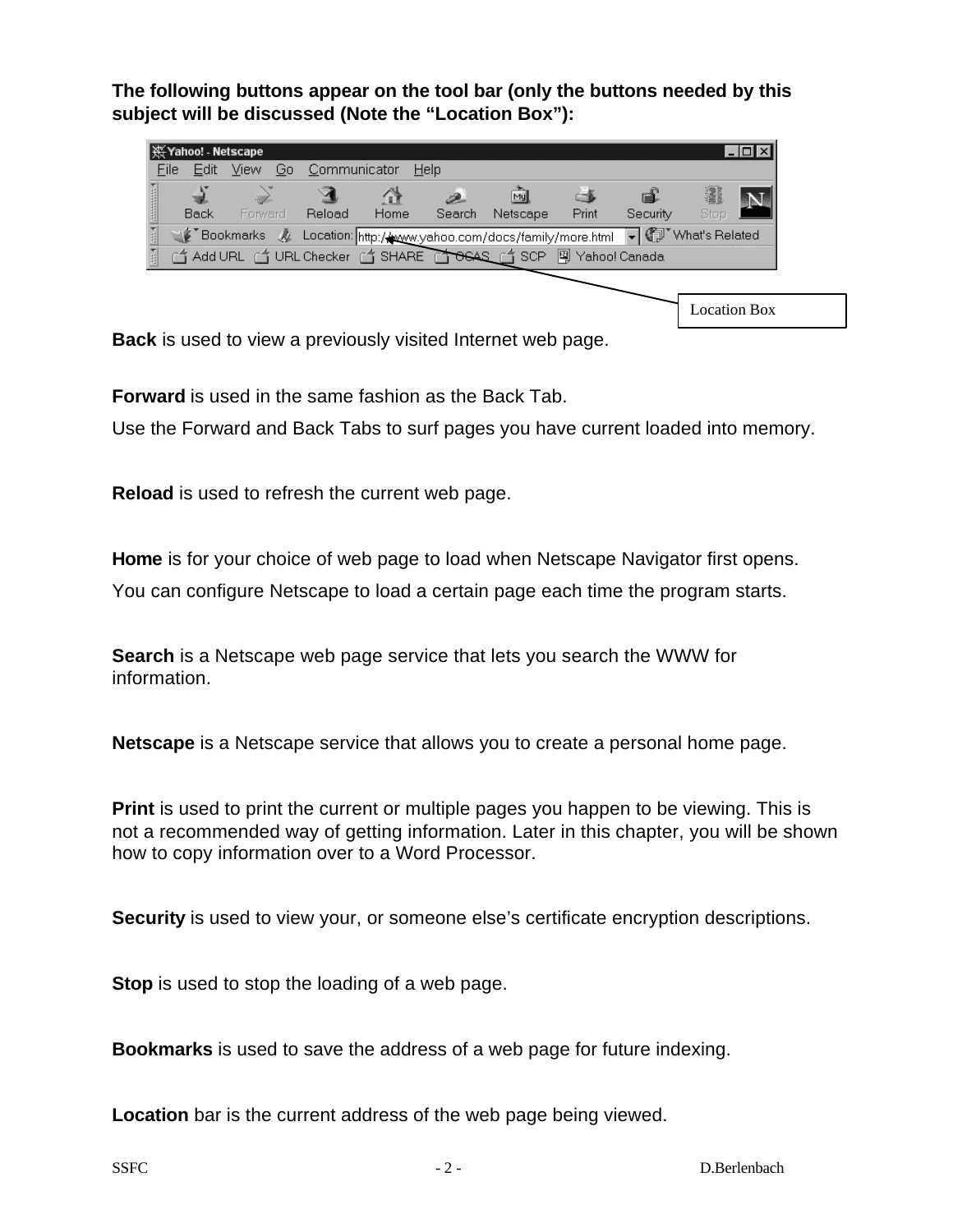# **Bookmarks.**

Once you have played around on the Internet, you might find that there are certain locations, which you may wish to "revisit". To do this you can set a bookmark. It is similar to a bookmark that you would put in a book. You can just go to the bookmark and it will open the page to which you wish to return.

Click on **Bookmarks** and it will open a drop down box with the options to **Add**, **File** or **Edit** Bookmarks.

| This is a great<br>option to list<br>your important<br>web pages you<br>will be returning<br>to on an ongoing<br>basis, such as a<br>weather page or | Y Yahoo! - Netscape<br>Help<br>Communicator<br>View:<br>File<br>Go.<br>Edit<br>$\cdots$<br>200 m<br>Back<br>Forward<br>Reload<br>Home<br>8éarch<br>In the Bookmarks<br><b>S</b> <sup>*</sup> Bookmarks<br>Adu Book<br>$\mathsf{b}$ m/dc<br>kmark<br>window, you can<br><b>ゴ Add URL</b> 1コ<br>CAS.<br>File Bookmark<br>customize your<br>Edic Bookmarks<br>bookmarks to read<br>т<br>$-4$ Clients<br>what you want it to |
|------------------------------------------------------------------------------------------------------------------------------------------------------|--------------------------------------------------------------------------------------------------------------------------------------------------------------------------------------------------------------------------------------------------------------------------------------------------------------------------------------------------------------------------------------------------------------------------|
| a news page.                                                                                                                                         |                                                                                                                                                                                                                                                                                                                                                                                                                          |



? **Time for you to try!**

### **To Set a Bookmark:**

- With your Netscape Navigator open,
- In the LOCATION box type: **www.cnn.com**
- Wait for the CNN web page to load.
- Now let's set a bookmark.
- Click on Bookmark in the menu.
- Click on Add Bookmark.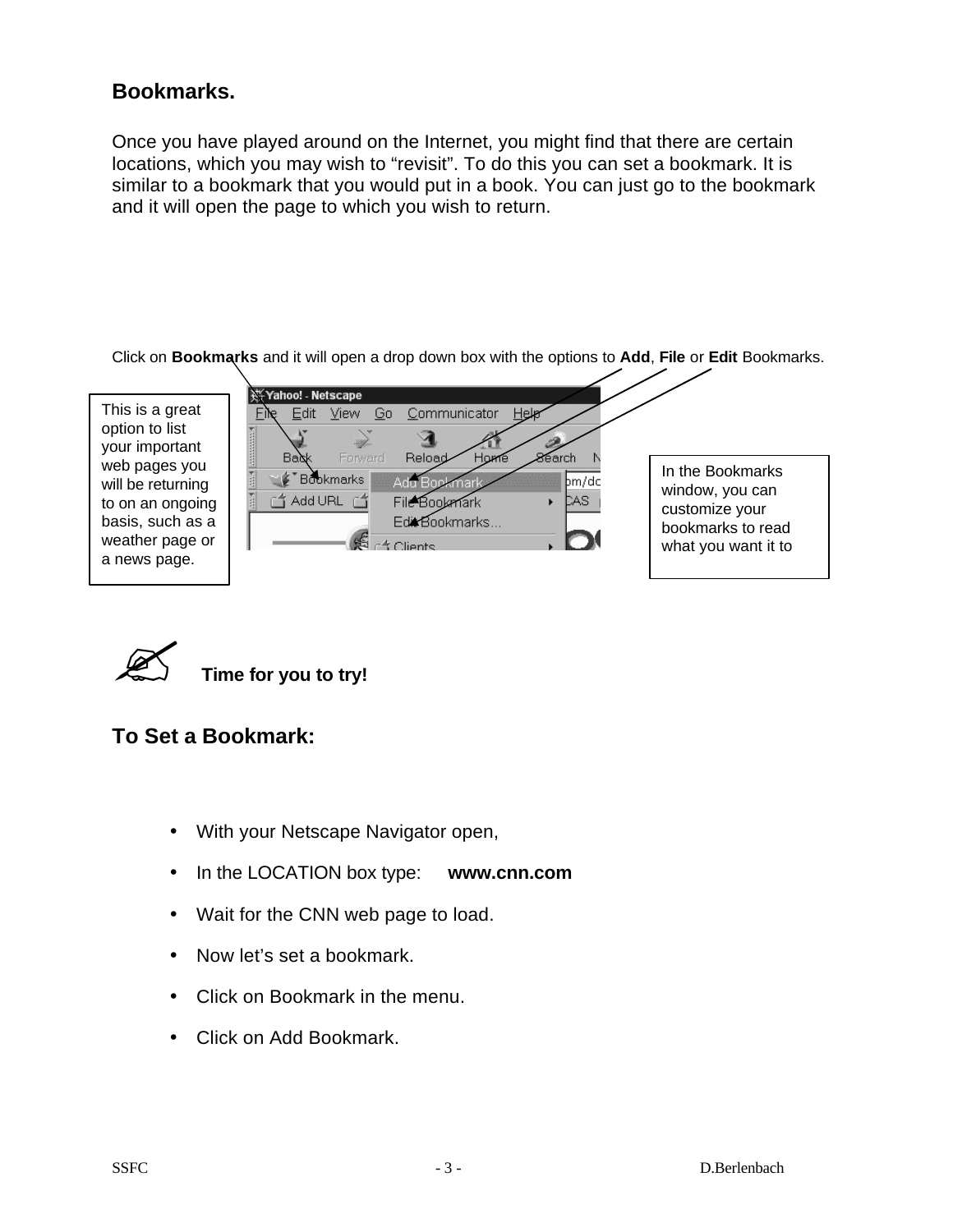# **Now to see if your Bookmark works:**

- Click your mouse in the location box.
- Type: [www.flemingc.on.ca](http://www.flemingc.on.ca)
- This should take you to the Fleming Website.
- Now Click on Bookmark.
- Your CNN location should be listed Click on it!
- Did you get back to CNN?



Now you should try and set a bookmark for yourself.

1) Locate the Web site that we will be using in our Searches.

<http://MasterSite.com/SEARCH.HTM>

2) Bookmark it!

#### One more....

1) Locate the following Web site. It is an excellent Canadian web site

[www.canoe.ca](http://www.canoe.ca)

- 2) Bookmark it!
- **Finally --Check that your bookmarks work.**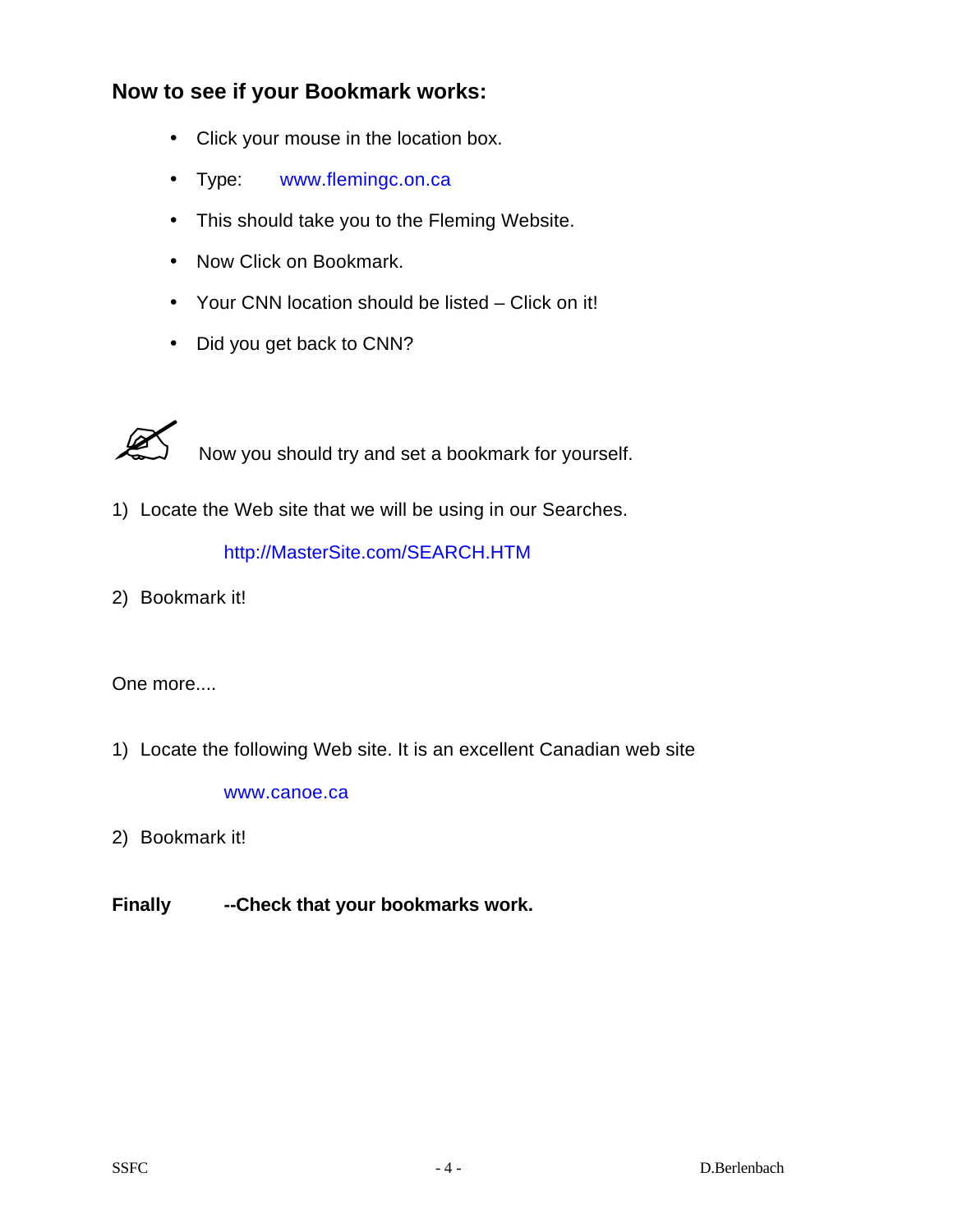# **Search Engines**

Where do you start? You have logged onto the Network, you are connected to the Internet. Now, you want to find some information on a certain subject.

#### **General Search:**

You would use a "Search Engine". To explain how a search engine works, you need to understand that when a person creates a web site, they can register key words within their web site to flag their location for anyone searching about their subject. For example if I have a web site about Blue Jays, I would make the words: bird, blue, jays, blue jays, north American, part of my information for searches. So if you typed in any one of those words, my web site would be flagged and you would be given the opportunity to access my web site through a "hyperlink".

BUT! You could possibly access items like the blue jays baseball team.

## **Selective Search**

In essence, when you do a "search" you are asking the computer Internet to look throughout their directories of information to show you *anything* on that particular subject. So if you want just information on the bird not the ball team, you need to refine your search. The best and easiest way to refine the search is to

#### **Netscape Navigator:**

This search is available to you right on the Netscape page. You can use the Search Button or you can actually click on the N in the upper right hand  $\mathbb{R}$ 



**Time for you to try!** 

1) Click on the Netscape search button



- 2) This will present you with the Netscape home page.
- **3)** In the search dialog box, type in **computers**
- 4) After a few minutes the search results should be displayed.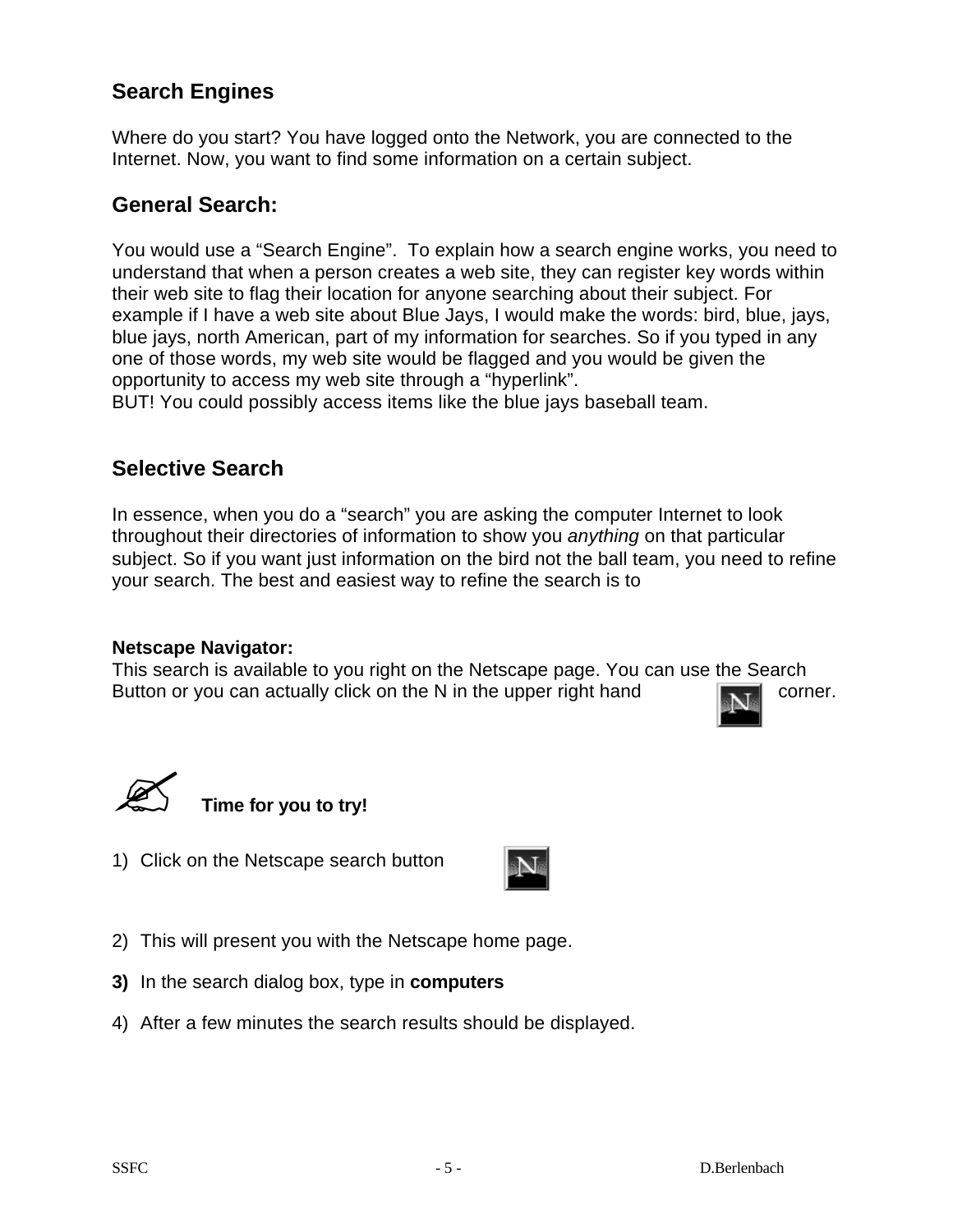# **MORE Search Engines**

The Internet supplies different "search engines for you to use. There is a master site, which actually lists a lot of the search engines.

There are many sites to choose from you can either type in each address in the "location box" or you can go to the Master Site and choose one from the list.

| <b>MAC</b> Bookmarks &<br>нннннг ∕ ⊧.нн            | Go to: http://MasterSite.com/SEARCH.HTM                                   | What's Related        |
|----------------------------------------------------|---------------------------------------------------------------------------|-----------------------|
| <b>A</b> MasterSite <b>A</b><br>Site Of<br>The Day | <b>MasterSite</b>                                                         |                       |
| <b>MasterSite</b>                                  | <b>Search Engines</b><br><b>Search MasterSite</b>                         |                       |
| $\mathbf{2}$                                       | Search for:                                                               | Search                |
| Departments                                        | OR try one of the others! Searches open in a new window.(Updated 7/29/99) |                       |
| <b>Beginners</b> Area                              | Alta Vista                                                                | Magellan              |
| <b>Business &amp; Finance</b>                      |                                                                           |                       |
| Career Center<br>Computers &                       | <b>AOL NetFind</b>                                                        | Northern Light        |
| Internet                                           |                                                                           |                       |
| Education                                          | Excite!                                                                   | PlanetSearch          |
| Entertainment                                      |                                                                           |                       |
| Fun Stuff                                          |                                                                           |                       |
| Health & Fitness                                   | EuroSeek                                                                  | Snap                  |
| Hobbies & How To                                   |                                                                           |                       |
| Home & Family                                      | Goto.com                                                                  | <b>Starting Point</b> |
| <b>Horoscopes</b>                                  |                                                                           |                       |
| Kid's Place                                        | HotBot                                                                    | Thunderstone          |
| News & Weather                                     |                                                                           |                       |
| Potpourri                                          | Infoseek                                                                  | WebCrawler            |
| <b>Internet Research</b>                           |                                                                           |                       |
| Science &                                          | Lycos                                                                     | Yahoo!                |
| Technology                                         |                                                                           |                       |
| $\overline{d} = \overline{b}$<br>Document: Done    |                                                                           | À.                    |

#### **Master sites - <http://MasterSite.com/SEARCH.HTM>**

**Listed below are a few Search engines you can choose from:**



In Brief:

Yahoo! s directory is considered a superb starting point, especially for novice users. Searches can be performed on only the Yahoo! directory or the whole Internet, Prefixes allow search terms to be specifically required or excluded from the result. There is no option to limit or enhance search results.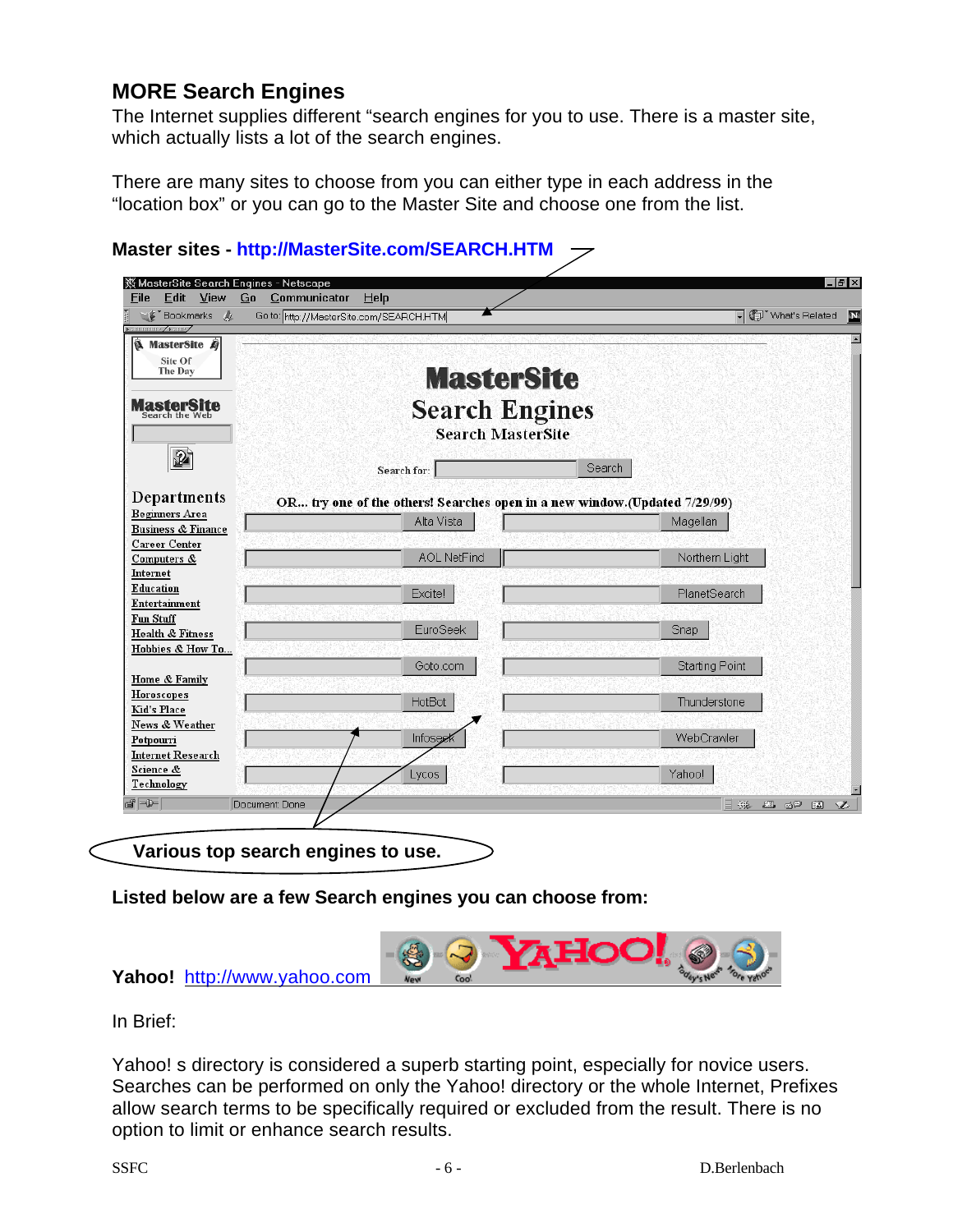# **Alta Vista**

Search Zones Services Help Feedback

In Brief:

AltaVista claims the largest Web index with over 31 million entries to WWW pages on over 620,000 servers worldwide. The site is accessed for searches over 30 million times every weekday. In advanced searches , you are able to sort the information! This helps to place sites and articles of the most interest at the top of the output listing.

#### **Lycos**

 $LYCOS$ , Your Personal Internet Guide

In Brief:

The Lycos search engine claims to have "the most complete catalog of website addresses available today." In actual fact, this search engine has a significant disadvantage relative to others because it is considerably less precise. One of the good features of the engine is that it allows the user to govern the closeness of fit among the terms entered.

## **How to Refine your Search**

AltaVista"

| 'ips for Better Searching                                                                                                   |                   |
|-----------------------------------------------------------------------------------------------------------------------------|-------------------|
| Use Double Quotes Around Words that are Part of a Phrase<br>٠                                                               |                   |
| example "great barrier reef"<br><b>Search</b>                                                                               |                   |
| • Specify Words that Must Appear in the Results<br>Attach $a + in$ front words that <i>must</i> appear in result documents. | Yahoo search tips |
| example: sting +police<br><b>Search</b>                                                                                     |                   |
| Specify Words that Should Not Appear in the Results<br>٠                                                                    |                   |
| Attach a = in front of words that <i>must not</i> appear in result documents.                                               |                   |
| Search<br> python -monty<br>example:                                                                                        |                   |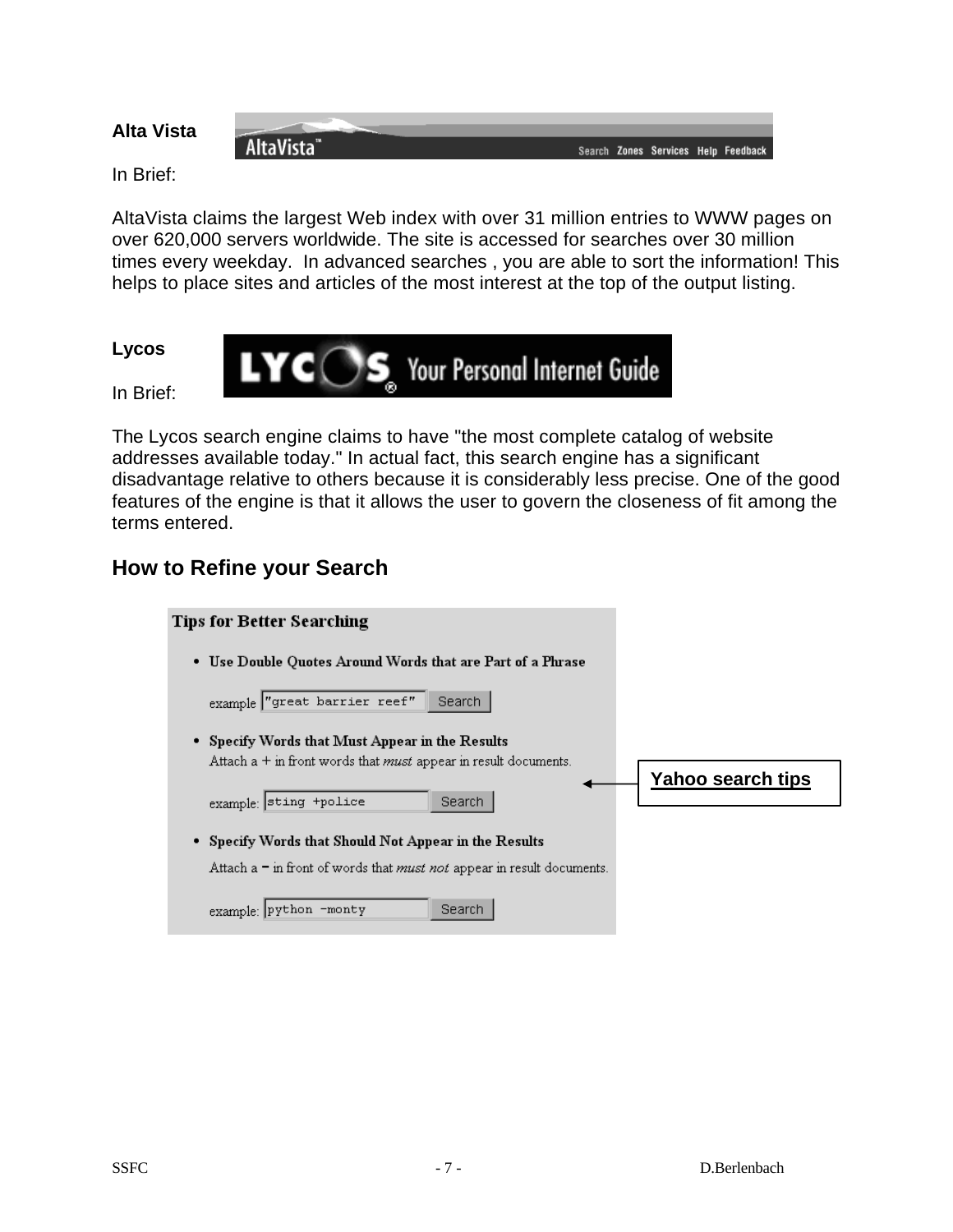

How To Use The Search:

- 1. Type your keyword(s) in the search box.
- 2. Use the radio buttons in the search box to select web pages, images, videos

or audio clips. The default is web pages.

Here's an example:

- 1. Click on the bookmark –Master Search
- 2. Type in the search for box **: recipe chocolate chip cookies**.
- 3. Press the Search button or press the Enter key.
- 4. The Results page will show you numerous pages on the Web about recipes for chocolate chip cookies.

Tip: Don't worry if you find a large number of results. In fact, use more than a couple of words when searching. Even though the number of results will be large, the most relevant content will always appear at the top of the result pages.

Information for you:

The Search Results Display Search results are displayed in up to four different sections:

Official Web Sites: Sites that most closely match your search term. Netcenter Pages: Tools, services and premium content that most closely match your search term. These results link to content within Netscape Netcenter. Web Site Categories: Groups of reviewed web sites related to your search term. These results link to categories within the Reviewed Web Sites: Hand-selected web sites that have been reviewed and categorized by a team of editors.

Note that if no results are found in a particular section, that section won't appear. If no results are found within any of the four sections, an Internet search will be conducted through Google.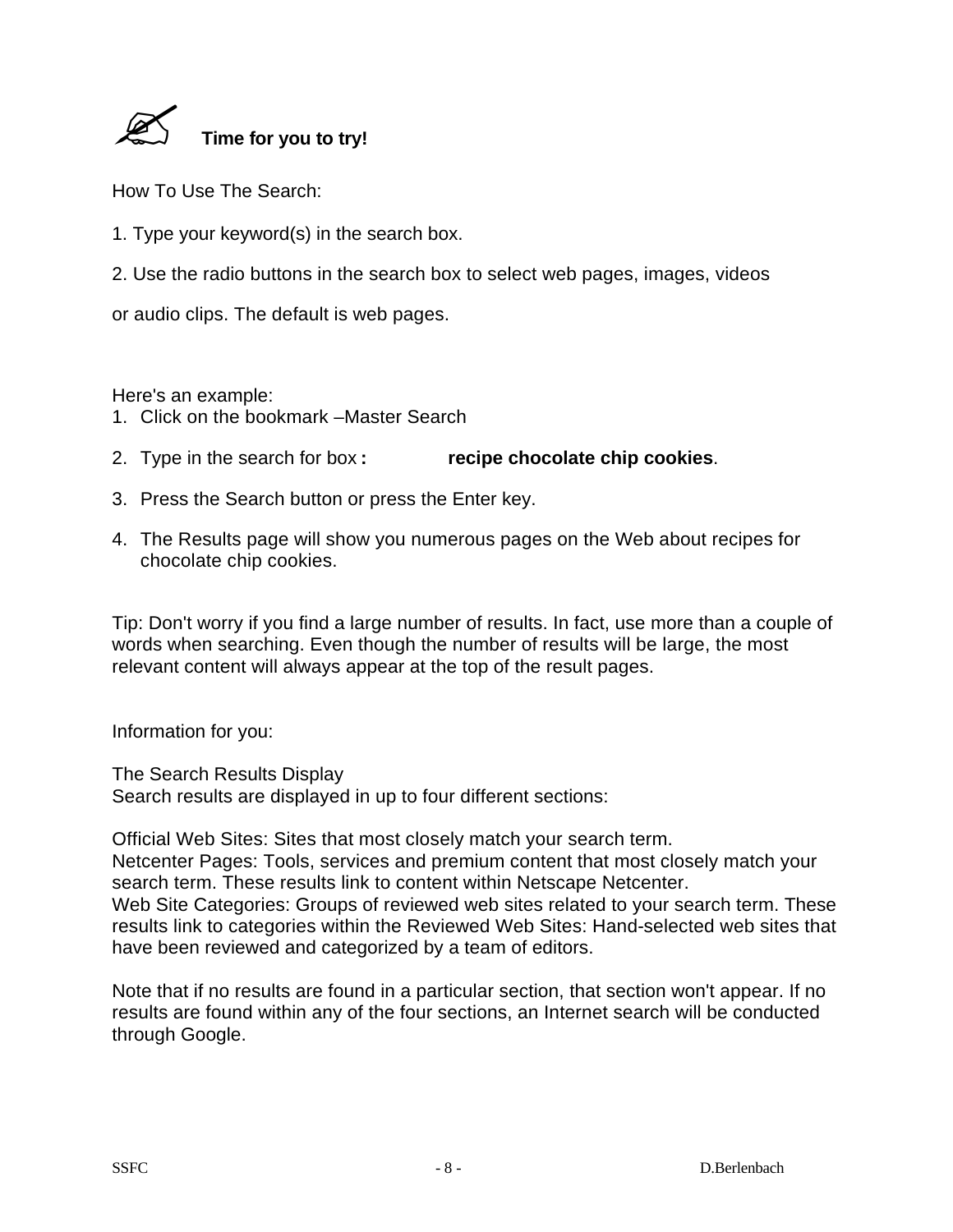# **Copying Information from Netscape Navigator**

Let's say you have a project to submit. The subject is Red Racing Cars. You have used the search engines to find the information you need for your assignment. Now, how do you get the information over to your document without retyping it OR by printing it off the way it is. If you were to print it, then you will get a lot of wasted paper. The ideal way would be to "copy" only the portion of the text you want over to your word processor program... BUT, be sure to credit the source! To do this, you would have to:

- 1. Open Navigator
- 2. Use a "search" to find any web sites on red racing cars
- 3. Bookmark any sites that you find to be useful
- 4. Go back to any of these sites and now we need to copy information over to our document.
- 5. Leave Netscape open
- 6. Open Microsoft Word you should see the two program buttons on the Task Bar. You can use your mouse to click between the two programs.



- 7. Click on the Netscape button on the task bar
- 8. Click and drag over the text that you want to copy
- 9. Click on Edit, on the Menu, select Copy OR

Just hold down the Ctrl key and type the letter C for copy.

- 10.Now, click on the program Word's button on the Task Bar.
- 11.Position your cursor where you want the text to appear.
- 12.Click on Edit, on the Menu, select Paste OR

Just hold down the Ctrl key and type the letter V for paste.

13.Please note, Pictures will not copy over in this method. To copy a picture, you would have to right click on the picture and save it, then put it in your document. That is not within the scope of this lesson, but if you want to try, go ahead.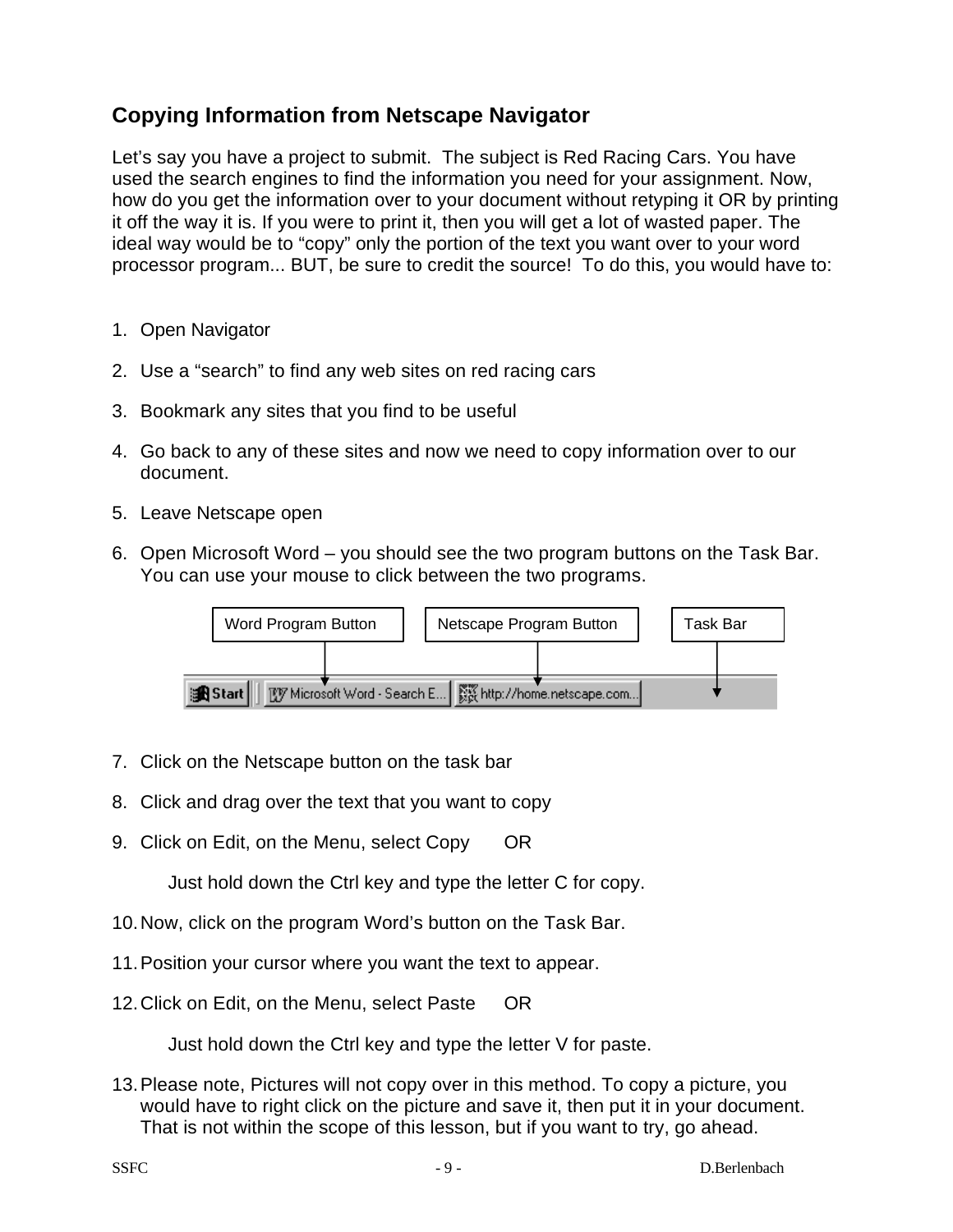

The following instructions will guide you through a copy and paste of found information on the web.

- 1. Open Microsoft Word –
- 2. Open Navigator -- you should see the two program buttons on the Task Bar. You can use your mouse to click between the two programs.
- 3. For the sake of convenience, we will use the Fleming web site. In the location type: **Library**
- 4. Go back to any of these sites and now we need to copy information over to our document.
- 5. Position your cursor on the first word, Click and hold down the left mouse button, drag over the text
- 6. We will use the fast keys, Hold down the Ctrl key and type the letter C for copy.
- 7. Now, click on the program Word's button on the Task Bar.
- 8. Click your mouse in the document (this should be a blank document, so your cursor should appear at the top of the page.)
- 9. Hold down the Ctrl key and type the letter V for paste.

Did your text appear? IF not, then start again. Perhaps you missed a step.

To copy the Web site location over:

- 1. Click on the Navigator button on the Task Bar.
- 2. Click on the web location address. It should be highlighted. If not, then click and drag over the location.
- 3. Hold down the Ctrl key and type the letter C for copy.
- 4. Now, click on the program Word's button on the Task Bar.
- 5. Click your mouse in the document after the copied text. (this should be the bottom of the text.)
- 6. Hold down the Ctrl key and type the letter V for paste.

Please note, Pictures will not copy over in this method. To copy a picture, you would have to right click on the picture and save it, then put it in your document. That is not within the scope of this lesson, but if you want to try, go ahead.